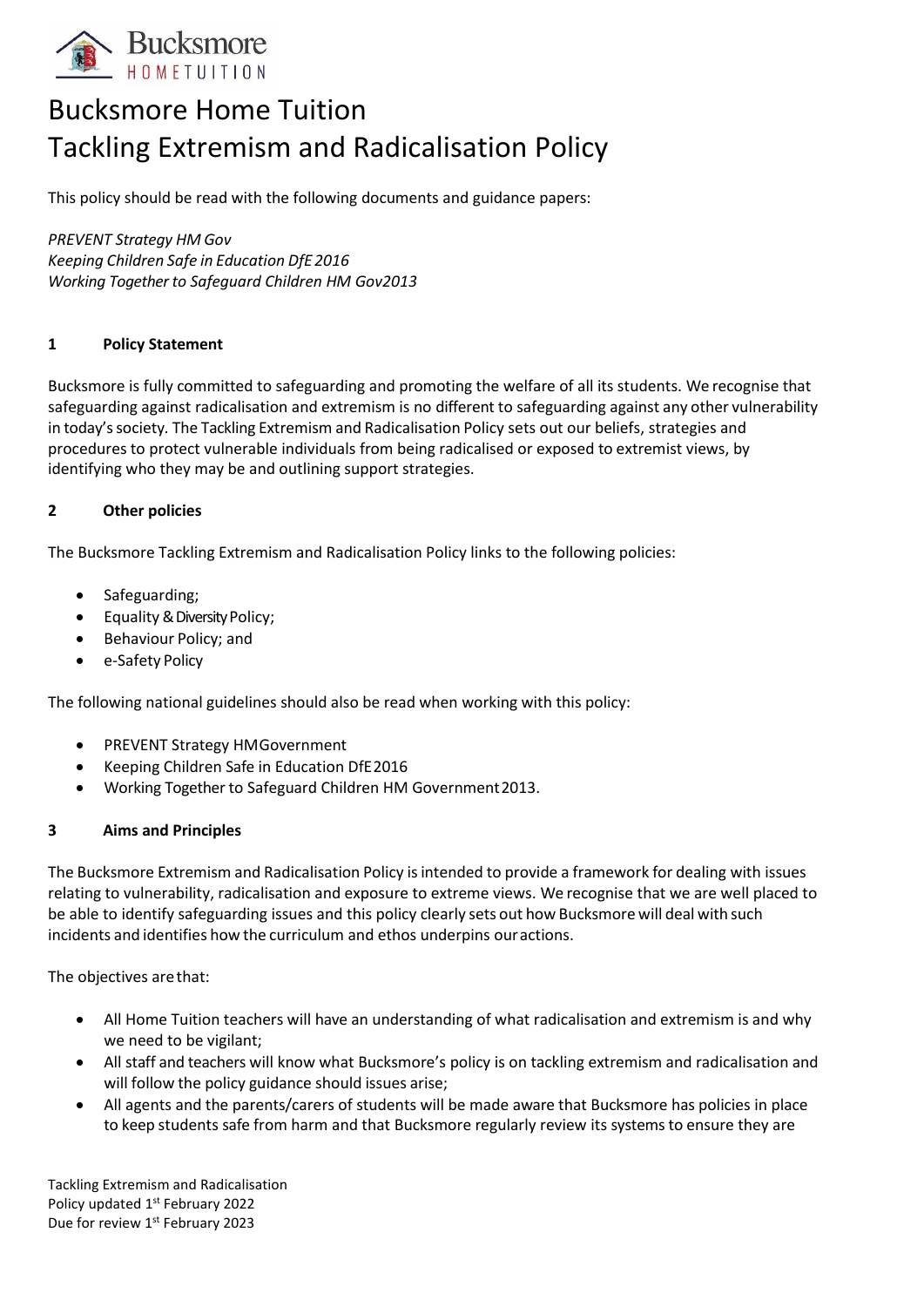

appropriate and effective. The key policies will be published on our website.

The main aims of this policy are to ensure that teachers are fully engaged in being vigilantabout radicalisation; that they overcome professional disbelief that such issues will not happen here and ensure that we work alongside other professional bodies and agencies to ensure that our pupils are safe fromharm.

# **4 Definitions and Indicators**

**Radicalisation** is defined as the act or process of making a person more radical or favouring of extreme or fundamental changes in political, economic orsocial conditions, institutions or habits of the mind.

**Extremism** is defined as the holding of extreme political or religious views.

There are a number of behaviours which may indicate a student is at risk of being radicalised or exposed to extreme views. These include:

- Spending increasing time in the company of other suspected extremists;
- Changing their style of dress or personal appearance to accord with an extremist group;
- Day-to-day behaviour becoming increasingly centred on an extremist ideology, group or cause;
- Loss of interest in other friends and activities not associated with the extremist ideology, group or cause;
- Possession of materials or symbols associated with anextremist cause;
- Attempts to recruit others to the group/cause;
- Communications with others that suggests identification with a group, cause or ideology;
- Using insulting to derogatory names for another group;
- Increase in prejudice-related incidents committed by that person. These may include:
	- physical or verbal assault
	- provocativebehaviour
	- damage to property
	- derogatory name calling
	- possession of prejudice-related materials
	- prejudice related ridicule or namecalling
	- inappropriate forms of address
	- refusal to co-operate
	- attempts to recruit to prejudice-related organisations
	- condoning or supporting violence towards others.

#### **5 Procedure for Referrals**

- We believe that it is possible to intervene to protect people who are vulnerable. **Early intervention is vital** and teachers must be aware of the established processes for front line professionals to refer concerns about individuals and/or groups. We must have the confidence to challenge, the confidence to intervene and ensure that we have strong safeguarding practices based on the most up-to-date guidance and best practice;
- If Home Tuition teachers have any concerns relating to extremism and radicalisation, they must inform the Bucksmore Home Tuition Safeguarding Lead;
- The Safeguarding lead will discuss the most appropriate course of action on a case- by-case basis and will decide when a referral to external agencies is needed (see Appendix 1 – Dealing with referrals);
- As with any child protection referral, teachers must be made aware that if they do not agree with a

Tackling Extremism and Radicalisation Policy updated 1st February 2022 Due for review 1<sup>st</sup> February 2023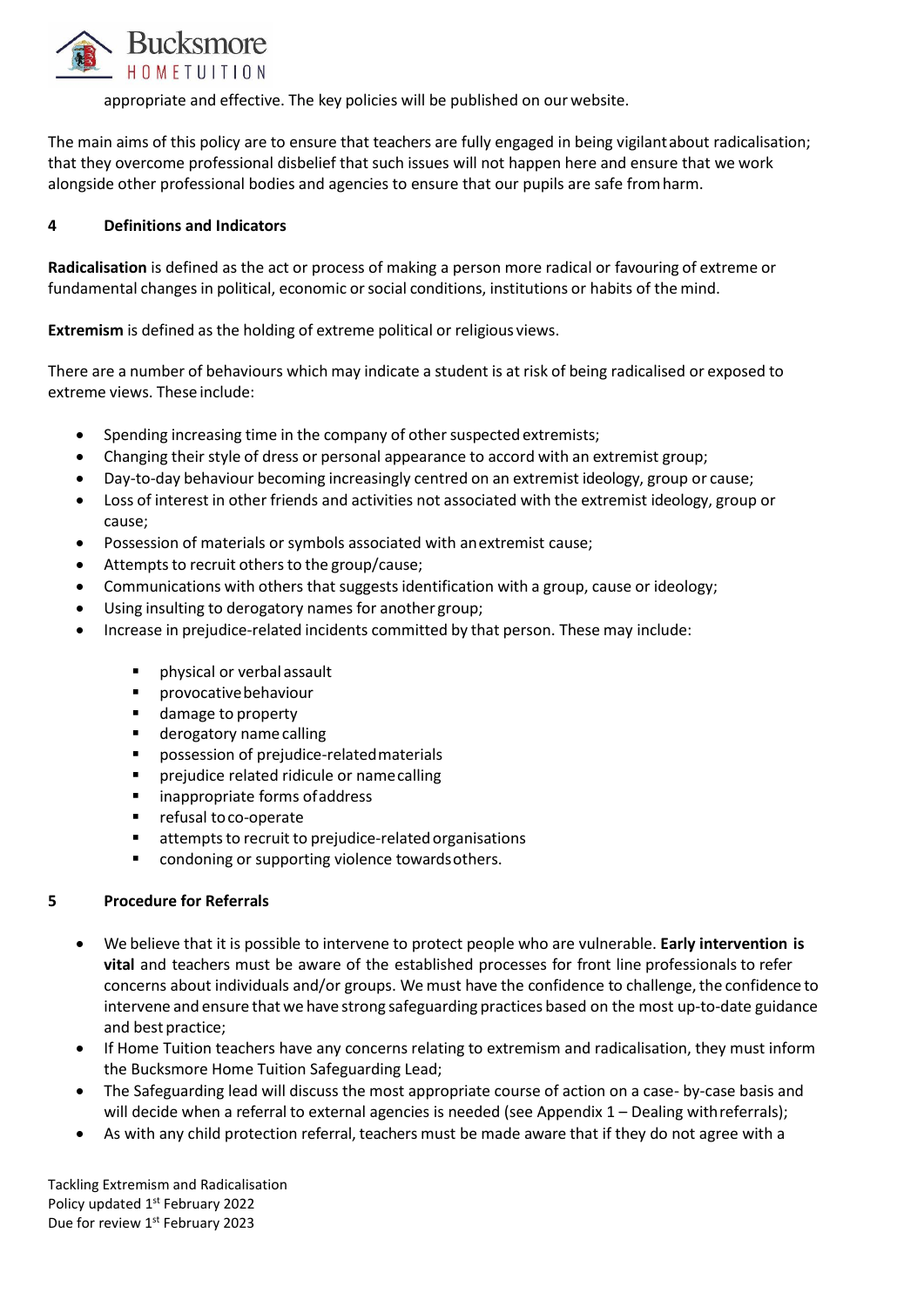

decision not to refer, they can make the referral themselves and will be given the contact details to do by the Designated Safeguarding Lead.

#### **6 The Role of the Curriculum**

- Our curriculum is broad and balanced. It promotes respect, tolerance and diversity. Students are encouraged to share their views and recognise that they are entitled to have their own different beliefs which should not be used to influence others.
- It is recognised that students with low aspirations are more vulnerable to radicalisation and therefore we strive to equip our students with confidence, self-belief, respect and tolerance as well as setting high standards and expectations forthemselves.

# **7 Teacher Training**

During the induction process, we will ensure that our teachers are fully aware of the threats, risks and vulnerabilities that are linked to radicalisation; are aware of the process of radicalisation and how this might be identified early on and are aware of how we can provide support as a school to ensure that our students are resilient and able to resist involvement in radical or extreme activities.

# **8 e-safety**

• Students are given an e-safety policy as part of the confirmation documents

#### **9 Policy Review**

The Bucksmore Tackling Extremism and Radicalisation Policy will be reviewed annually as part of the overall Child Protection and Safeguarding policyreview.